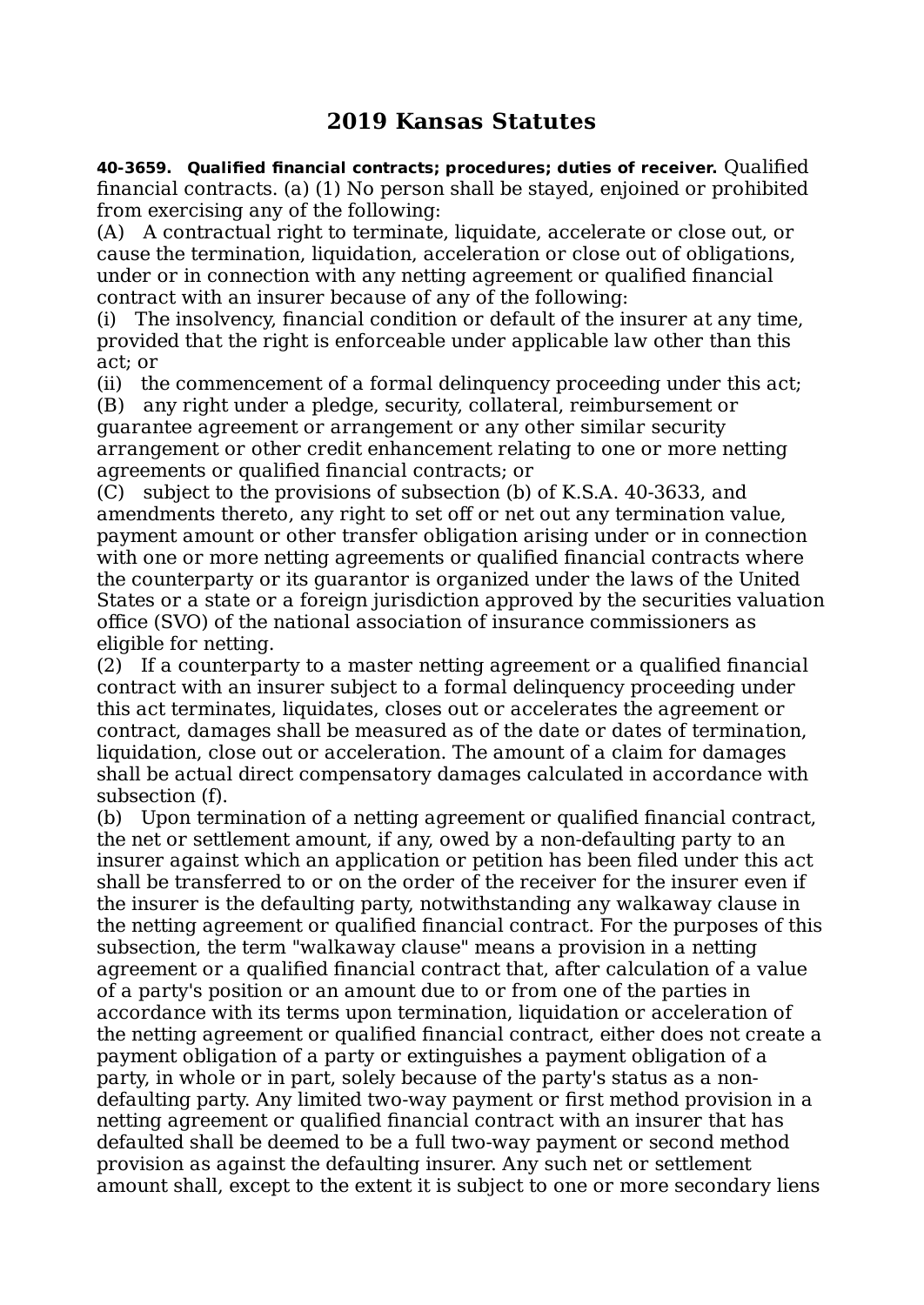or encumbrances or rights of netting or setoff, be a general asset of the insurer.

(c) In making any transfer of a netting agreement or qualified financial contract of an insurer subject to a formal delinquency proceeding under this article, the receiver shall either:

(1) Transfer to one party, other than an insurer subject to a proceeding under this act, all netting agreements and qualified financial contracts between a counterparty or any affiliate of such counterparty and the insurer that is the subject of the formal delinquency proceeding, including all of the following:

(A) All rights and obligations of each party under each such netting agreement and qualified financial contract; and

(B) all property, including any guarantees or other credit enhancement, securing any claims of each party under each such netting agreement and qualified financial contract; or

(2) transfer none of the netting agreements, qualified financial contracts, rights, obligations or property referred to in paragraph (1) of this subsection with respect to the counterparty and any affiliate of such counterparty.

(d) (1) If a receiver for an insurer makes a transfer of one or more netting agreements or qualified financial contracts, then the receiver shall use its best efforts to notify any person who is a party to the netting agreements or qualified financial contracts of the transfer by 12 noon, the receiver's local time, on the business day following the transfer.

(2) For purposes of this subsection, "business day" means a day other than a Saturday, Sunday or any day on which either the New York stock exchange or the federal reserve bank of New York is closed.

(e) (1) Notwithstanding any other provision of this act to the contrary, except as provided in paragraph (2), a receiver shall not avoid a transfer of money or other property arising under or in connection with a netting agreement or qualified financial contract, or any pledge, security, collateral or guarantee agreement or any other similar security arrangement or credit support document relating to such netting agreement or qualified financial contract that is made before the commencement of a formal delinquency proceeding under this act.

(2) However, a transfer may be avoided under subsection (a) of K.S.A. 40-3629, and amendments thereto, if such transfer was made with actual intent to hinder, delay or defraud the insurer, a receiver appointed for the insurer or existing or future creditors.

(f) (1) In exercising the rights of disaffirmance or repudiation of a receiver with respect to any netting agreement or qualified financial contract to which an insurer is a party, the receiver for the insurer shall either:

(A) Disaffirm or repudiate all netting agreements and qualified financial contracts between a counterparty or any affiliate of the counterparty and the insurer that is the subject of the proceeding; or

(B) disaffirm or repudiate none of the netting agreements and qualified financial contracts referred to in subsection  $(f)(1)(A)$  with respect to the person or any affiliate of the person;

(2) notwithstanding any other provisions of this act, any claim of a counterparty against the estate arising from the receiver's disaffirmance or repudiation of a netting agreement or qualified financial contract that has not been previously affirmed in the liquidation or immediately preceding a